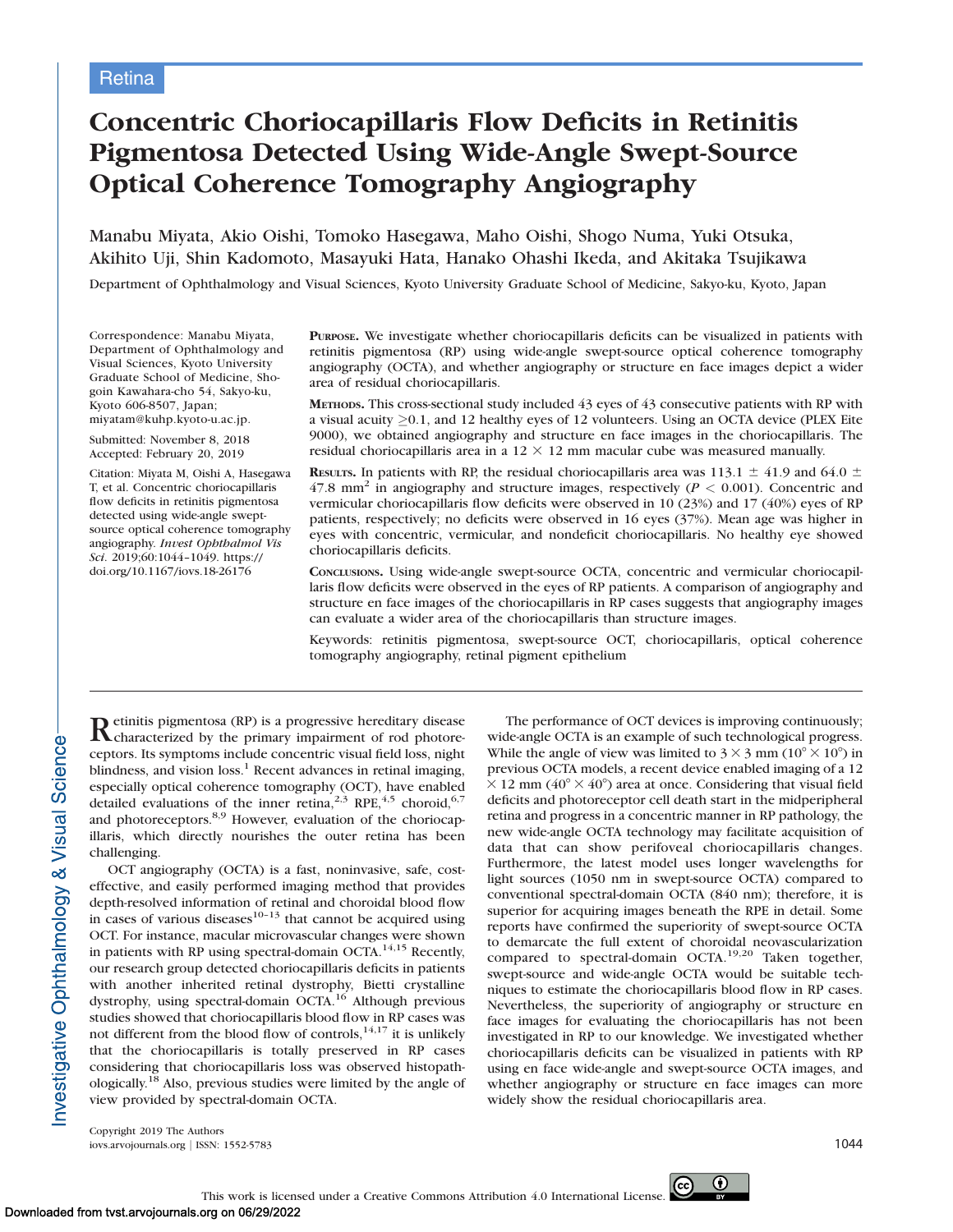#### MATERIALS AND METHODS

This cross-sectional study was part of an ongoing genotypephenotype study that was approved by the ethics committee at the Kyoto University Graduate School of Medicine (Kyoto, Japan). Healthy eyes were selected by another study using OCTA approved by the same committee. Study protocols adhered to the tenets of the Declaration of Helsinki. After receiving an explanation of the possible risks and benefits of participation, participating individuals provided written informed consent.

#### **Participants**

We recruited consecutive patients with retinal degenerative disease who visited the Department of Ophthalmology and Visual Sciences at Kyoto University Graduate School of Medicine between July 2018 and August 2018. All patients underwent a comprehensive ophthalmologic examination, including autorefractometry, best-corrected visual acuity (VA) using a decimal VA chart (Landolt chart), axial length (AL) using an IOLMaster (Carl Zeiss Meditec, Inc., Dublin, CA, USA), as well as indirect ophthalmoscopy, slit-lamp biomicroscopy, color fundus photography, and fundus autofluorescence using a wide-field scanning laser ophthalmoscope (Optos, Optos PLC; Dunfermline, UK; Figs. 1K–N), and spectral-domain OCT (Spectralis HRA+OCT; Heidelberg Engineering, Heidelberg, Germany). A Humphrey field analyzer (Carl Zeiss Meditec) was used to calculate mean deviation (MD) values, using the 10-2 Swedish Interactive Threshold Algorithm standard program, to evaluate macular sensitivity. LS-C (Mayo Co., Nagoya, Japan) and Neuropack MEB-2204 (Nihon Kohden, Tokyo, Japan) systems were used to record electroretinograms. Retinal specialists used the data from these clinical examinations to diagnose RP.

Using an OCTA device (PLEX Eite 9000, Carl Zeiss Meditec, Dublin, CA, USA), angiography and structure en face images also were acquired from patients who met our criteria. Our inclusion criterion was an RP diagnosis with a VA  $\geq 0.1$ , because, in our experience, it is difficult to obtain high-quality OCTA images in patients with RP and a low  $VA<sup>14</sup>$  Exclusion criteria were the presence of other ocular diseases except for refractive errors, cataracts, or pseudophakia; poor en face image quality resulting in ungradable data; and sectoral RP. When both eyes of a patient were eligible, the right eye was selected for analysis and the interocular difference also was analyzed. To interpret the angiography and structure en face images in patients with RP, data of age- and AL-matched healthy unilateral eyes from volunteers were reviewed. We obtained angiography and structure en face images and measured the AL for volunteers via the same methods used for the patients.

# Acquisition of En Face Images of the Choriocapillaris and Analysis of the Residual Choriocapillaris

Trained examiners obtained angiography and structure en face images within a  $12 \times 12$ -mm area, the maximum square range in this modality, centered on the fovea (300 A- and 300 B-scans) using a PLEX Elite 9000 that uses a swept laser source with a central wavelength of 1050 nm and operates at 100,000 Ascans per second. A fully-automated segmentation algorithm using built-in software was applied to the three-dimensional structural OCT data to segment the choriocapillaris slab as reported previously (20  $\mu$ m thick starting 29  $\mu$ m posterior to the RPE or Bruch's membrane fit reference; the default setting in this device). $21$  When a significant segmentation error occurred, we manually modified the segmentation.

We compared angiography (Figs. 1A–E) and structure (Figs. 1F–J) en face images in the same choriocapillaris slab. One investigator (MM) used Image J software (National Institutes of Health, Bethesda, MD, USA) to manually measure the residual choriocapillaris area in the en face images of a  $12 \times 12$  mm macular cube (144 mm<sup>2</sup>; Fig. 2). Based on the appearance of the angiography images, we divided eyes into concentric (Figs. 1A, 1B, concentric group), vermicular (Fig. 1C, vermicular group), and nondeficit (Fig. 1D, nondeficit group) categories.

#### Statistical Analysis

Data are presented as means  $\pm$  SD when applicable. We converted decimal VA values to logMAR for statistical analyses. Paired and unpaired *t*-tests and  $\chi^2$  tests were used for comparisons between groups when applicable. The three groups were compared via 1-way ANOVA and post hoc analysis with Tukey's or Games-Howell tests, in accordance with results of the variance equality assessment. Spearman's rank correlation coefficients were used to analyze the associations among visual function (logMAR and MD value), age, AL, and the residual choriocapillaris area in angiography and structure en face images. Because we considered that evaluation of the residual choriocapillaris is underestimated in the vermicular and nondeficit groups due to the angle of view in the  $12 \times 12$ mm square, we also performed a subanalysis, but only in the concentric group. All statistical analyses were performed using SPSS version 21 software (IBM Corp., Armonk, NY, USA). P < 0.05 was considered statistically significant.

### **RESULTS**

We enrolled 43 patients (age,  $47.4 \pm 15.8$  years; 25 women). For all eyes, en face images were suitable for analysis without the necessity for segmentation modification. Table 1 shows the ocular characteristics of the study population. There were no significant interocular differences in study parameters. The residual choriocapillaris was significantly larger in angiography than in structure images (113.1  $\pm$  41.9 and 64.0  $\pm$  47.8 mm<sup>2</sup>, respectively,  $P < 0.001$ ). Concentric choriocapillaris flow deficits (concentric group) were observed in 10 (23%) of 43 eyes in angiography images within the  $12 \times 12$  mm macular square. Vermicular or partial choriocapillaris deficits (vermicular group) were observed in 17 eyes (40%). No choriocapillaris flow deficits (nondeficit group) were observed in 16 eyes (37%). Also, none of the 12 age- and AL-matched healthy eyes of the 12 volunteers (age,  $47.7 \pm 22.5$  years,  $P = 0.97$ ; AL,  $24.70 \pm 1.26$ ,  $P = 0.25$ ) showed choriocapillaris deficits (Figs. 1E, 1J). When comparing concentric, vermicular, and nondeficit groups, age was higher when comparing the concentric to the vermicular group ( $P = 0.04$ ) and the vermicular to the nondeficit group ( $P = 0.03$ ; Table 2).

Table 3 shows the correlation between visual function and other study parameters. The residual choriocapillaris areas in angiography and structure images were not significantly correlated with logMAR and MD values. Subanalyses of the concentric group ( $n = 10$ ), in which the border of the residual choriocapillaris area can be marked accurately, revealed that the residual choriocapillaris area of the angiography images was correlated with MD values ( $P = 0.03$ ,  $r = 0.70$ ); however, it was not correlated with logMAR ( $P = 0.81$ ). Structure images of the residual choriocapillaris area showed the same trend, although the correlation was not statistically significant (with MD,  $P = 0.11$  and with logMAR,  $P = 0.39$ ).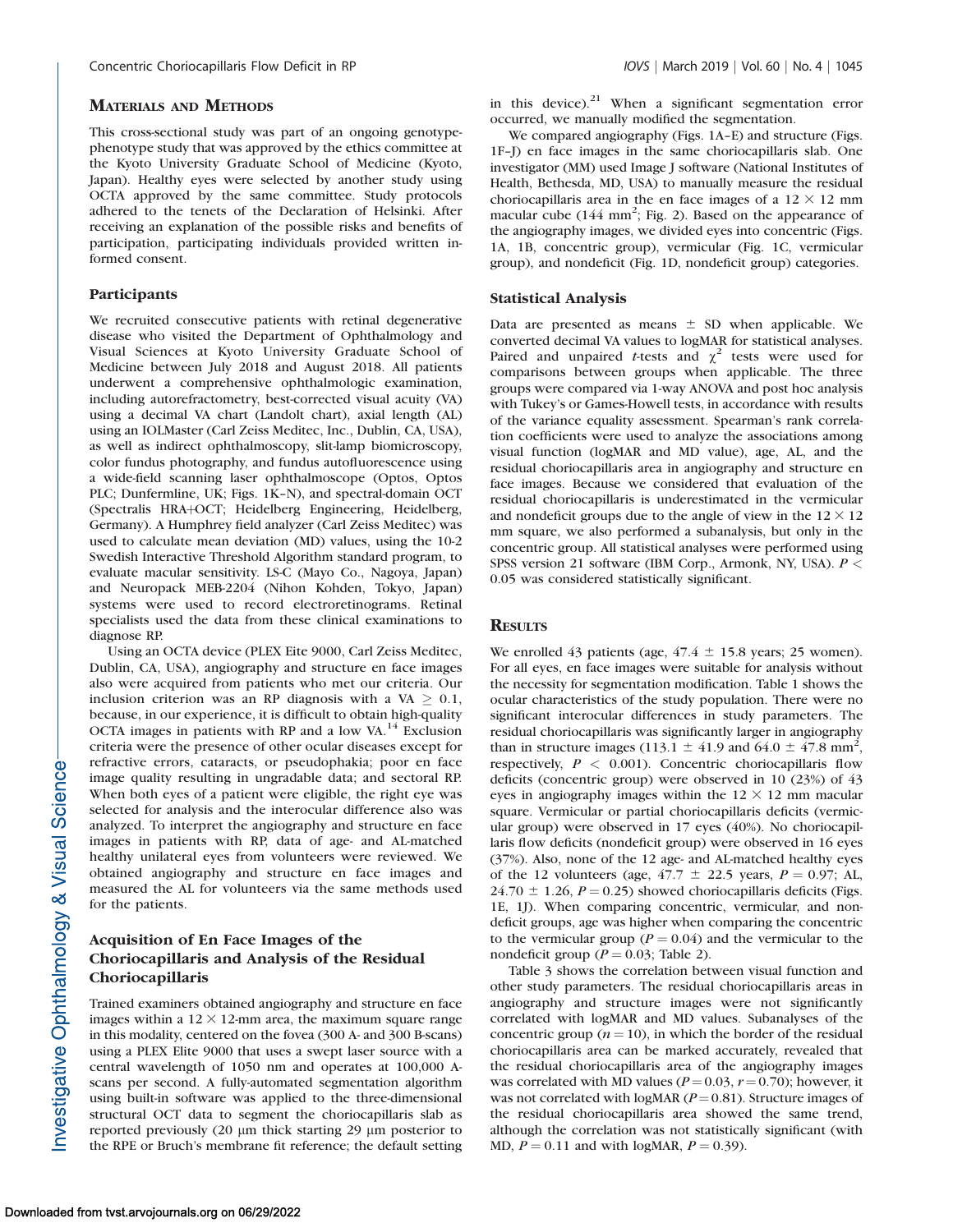

FIGURE 1. Representative angiography and structure en face images of choriocapillaris layers and images acquired with a wide-field scanning laser ophthalmoscope in eyes with RP and a healthy eye. (A–E) Representative angiography en face images. (F–J) Representative structure en face images. (K–N) Representative autofluorescent images taken with a wide-field scanning laser ophthalmoscope as references. (A, F, K) Concentric choriocapillaris deficits were observed in the right eye of a 50-year-old male patient with a visual acuity of 0.3. The choriocapillaris areas of the angiography and structure en face images were  $48.5$  and  $23.3$  mm<sup>2</sup>, respectively. (B, G, L) Concentric choriocapillaris deficits were observed in the right eye of a 64-year-old female patient with a visual acuity of 0.9. The choriocapillaris areas of the angiography and structure en face images were 24.4 and 18.5 mm2 , respectively. (C, H, M) Vermicular (partial) choriocapillaris deficits were observed in the right eye of a 46-year-old female patient with a visual acuity of 1.0. The choriocapillaris areas of the angiography and structure en face images were  $126.5$  and  $39.2$  mm<sup>2</sup>, respectively. (D, I, N) No deficits were observed in the right eye of a 23-year-old male patient with a visual acuity of 0.3. The choriocapillaris areas of the angiography and structure en face images were 144.0 and 118.2 mm<sup>2</sup>, respectively. (E, J) No choriocapillaris deficits were observed in the right eye of a 42-yearold normal volunteer without eye disease.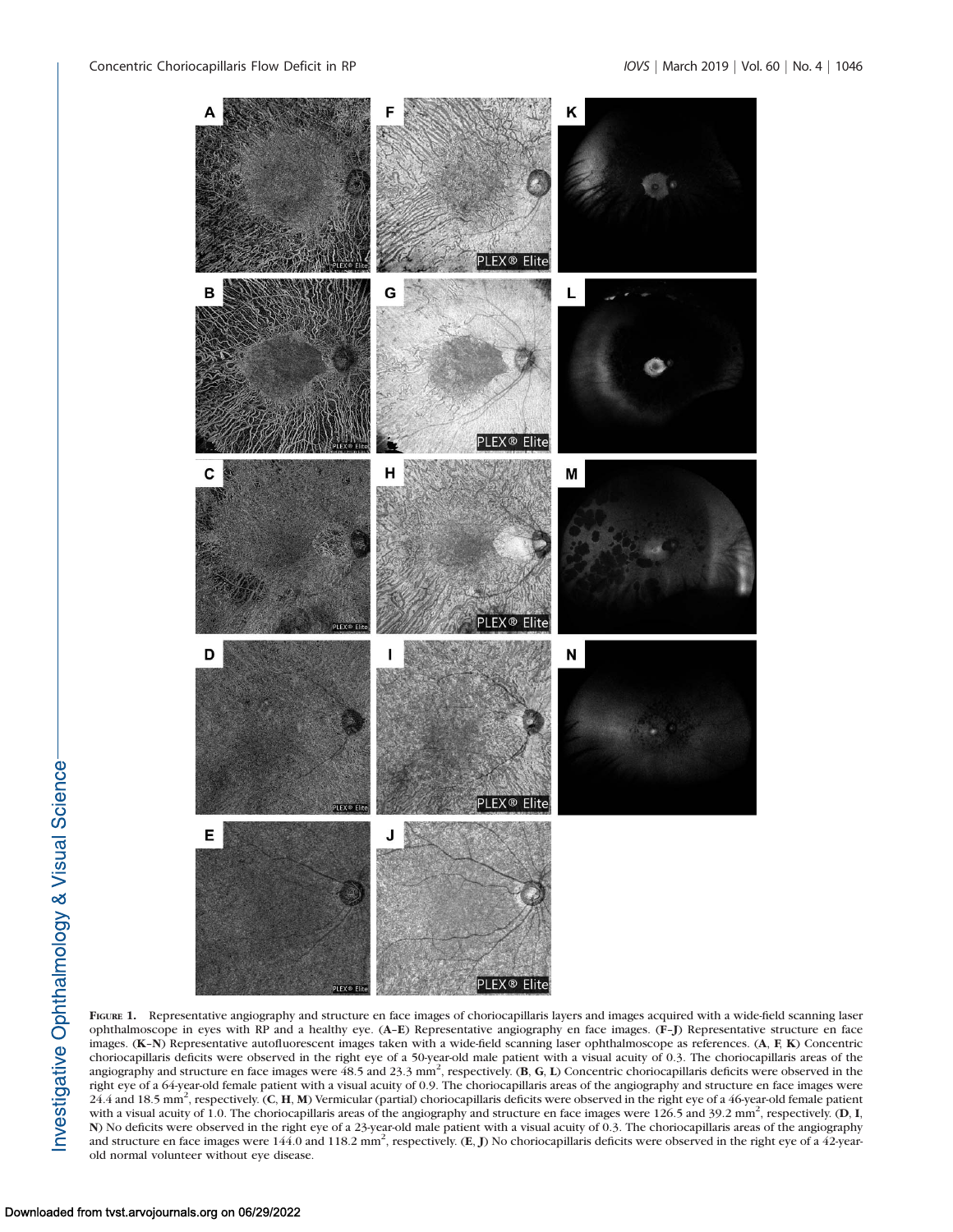

FIGURE 2. Representative magnified angiography and structure en face images of choriocapillaris layers used to draw border lines to separate areas with and without choriocapillaris. (A, B) Representative angiography en face images. (C, D) Representative structure en face images. The border lines (broken lines) could be drawn to separate areas with and without choriocapillaris in the right eye of a patient of the concentric group (A, C), corresponding to Figure 1A and 1F, and in the right eye of a patient of the vermicular group, corresponding to tempo-inferior lesions of Figure 1C and 1H. The degree of magnification is the same as in  $(A)$  and  $(C)$ , and in  $(B)$  and  $(D)$ .

## **DISCUSSION**

We demonstrated concentric and vermicular choriocapillaris flow deficits in patients with RP using wide-angle swept-source OCTA. These findings could not be detected by conventional angle OCTA with an image area of  $3 \times 3$  mm<sup>14</sup> because the maximum circle area detectable in a  $3 \times 3$  mm square is 7.1 mm<sup>2</sup>, based on a 1.5-mm diameter, and the minimum area of the residual choriocapillaris area was  $22.7 \text{ mm}^2$  in our study population. Thus, in our study, angiography en face images (OCTA) revealed more vasculature data than structure en face images (OCT). Furthermore, the border of the choriocapillaris was more clearly demarcated in angiography images. Considering that OCTA represents a motion decorrelation signal that arises from the blood flow in the retina, we assert that the choriocapillaris area depicted in angiography en face images is more accurate than that depicted with structure en face images. RP was a good model to compare the appearance of the choriocapillaris area in angiography and structure images because of its pattern of concentric damage of the retina and choroid.

Previous cross-sectional studies using spectral-domain OCTA with a  $3 \times 3$  mm image area showed that the choriocapillaris blood flow in patients with RP was not different from those of controls.<sup>14,17</sup> A recent longitudinal study showed no changes in the choriocapillaris blood flow in a 3  $\times$  3 mm area during 1.3  $\pm$  0.5 years of follow-up.<sup>22</sup> However, changes in choriocapillaris deficits would be difficult to detect using narrow-angle OCTA. Also, our results indicated that choriocapillaris damage occurs concentrically. Even in a 12  $\times$  12 mm image area, concentric and vermicular choriocapillaris deficits were observed in only 23% and 40% of the cases, respectively. Hence, observations using narrow-angle OCTA may miss these changes entirely. OCTA with a wider angle than that used in our study is needed to detect the deficits in more cases. Central choriocapillaris blood flow remains until latestage RP, at least until visual acuity declines to  $< 0.4$ . Meanwhile, in the early stages when choriocapillaris changes may occur only in the periphery, even the  $12 \times 12$  mm OCTA detected no changes in 37% of our cases. Overall, the current wide-field OCTA technology would be suitable to evaluate the choriocapillaris status in moderate stages of RP.

Our results indicated that visual function was not correlated with the residual choriocapillaris area. This could be because we could not evaluate the residual choriocapillaris outside the  $12 \times 12$  mm area, which corresponds to  $40 \times 40^{\circ}$ . Thus, measurements of the residual choriocapillaris area in our study would have a ceiling effect. If the whole residual choriocapillaris area could be evaluated, the results may be more informative. In fact, in the subanalysis of the concentric group in which the whole residual choriocapillaris area was evaluated, there was a significant correlation between the residual choriocapillaris area and MD values despite the small sample size  $(n = 10)$ .

There were no interocular differences in the study parameters, including the residual choriocapillaris area. These findings indicated that damage to the choriocapillaris progresses with similar speed between both eyes in patients with RP. A previous study reported that interocular symmetry generally

| <b>TABLE 1.</b> | Characteristics of the Patients with RP |  |  |  |  |
|-----------------|-----------------------------------------|--|--|--|--|
|-----------------|-----------------------------------------|--|--|--|--|

| <b>Clinical Values</b>                                                                              | <b>Selected Eves</b> | <b>Fellow Eves</b> | P Value<br>(Interocular<br>Difference) |
|-----------------------------------------------------------------------------------------------------|----------------------|--------------------|----------------------------------------|
| $\boldsymbol{N}$                                                                                    |                      | 43                 |                                        |
| Age (years)                                                                                         |                      | $47.4 \pm 15.8$    |                                        |
| Female sex, eyes (%)                                                                                |                      | 25(58)             |                                        |
| Right eye, $N$                                                                                      | 43                   | $\Omega$           |                                        |
| LogMAR                                                                                              | $0.19 \pm 0.27$      | $0.23 \pm 0.32$    | 0.18                                   |
| Mean deviation value (dB)                                                                           | $-16.40 \pm 9.79$    | $-16.97 \pm 10.01$ | 0.15                                   |
| Axial length (mm)                                                                                   | $24.12 \pm 1.58$     | $24.07 \pm 1.60$   | 0.31                                   |
| Residual choriocapillaris area in angiography<br>images within $12 \times 12$ mm (mm <sup>2</sup> ) | $113.1 \pm 41.9$     | $112.3 \pm 43.6$   | 0.51                                   |
| Residual choriocapillaris area in structure<br>images within $12 \times 12$ mm (mm <sup>2</sup> )   | $64.0 \pm 47.8$      | $64.2 \pm 49.4$    | 0.89                                   |

Data are presented as mean  $\pm$  SD where applicable. The interocular differences were analyzed using paired t-tests (statistical significance,  $P$  < 0.05).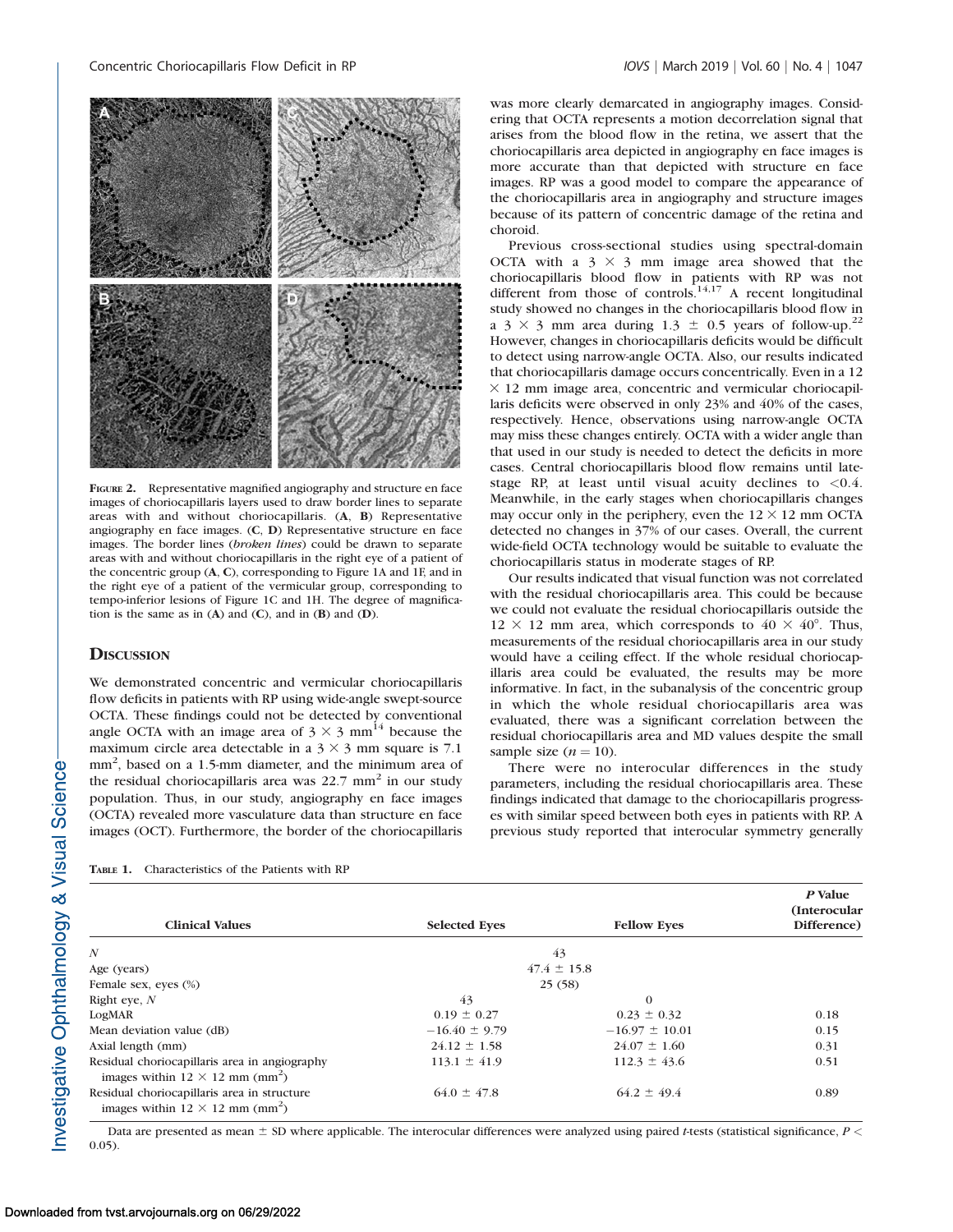|  | TABLE 2. Comparison Among Concentric, Vermicular, and Nondeficit Groups |  |  |  |  |
|--|-------------------------------------------------------------------------|--|--|--|--|
|--|-------------------------------------------------------------------------|--|--|--|--|

|                                                                                                   | Concentric,<br>Group(1) | Vermicular,<br>Group(2) | Nondeficit,<br>Group $(3)$ | P Value         |                 |                 |
|---------------------------------------------------------------------------------------------------|-------------------------|-------------------------|----------------------------|-----------------|-----------------|-----------------|
| <b>Clinical Values</b>                                                                            |                         |                         |                            | $(1)$ vs. $(2)$ | $(2)$ vs. $(3)$ | $(1)$ vs. $(3)$ |
| $N$ $\left(\% \right)$                                                                            | 10(23)                  | 17(40)                  | 16(37)                     |                 |                 |                 |
| Age (years)                                                                                       | $61.3 \pm 10.1$         | $49.2 \pm 11.9$         | $36.8 \pm 15.5$            | $0.04*$         | $0.03*$         | $< 0.001*$      |
| Female sex, N                                                                                     | 5                       | 11                      | 9                          | 0.88            | 0.75            | 0.95            |
| LogMAR                                                                                            | $0.31 \pm 0.25$         | $0.11 \pm 0.27$         | $0.20 \pm 0.27$            | 0.61            | 0.15            | 0.54            |
| Mean deviation value (dB)                                                                         | $-18.30 \pm 7.85$       | $-15.11 \pm 10.92$      | $-16.59 \pm 10.00$         | 0.90            | 0.70            | 0.91            |
| Axial length (mm)                                                                                 | $23.63 \pm 1.55$        | $24.31 \pm 1.65$        | $24.22 \pm 1.57$           | 0.99            | 0.55            | 0.64            |
| Residual choriocapillaris area in<br>angiography images within $12 \times 12$<br>$mm$ ( $mm^2$ )  | $44.7 \pm 20.2$         | $124.1 \pm 19.1$        | $144.0 \pm 0$              | $0.002*$        | $0.002*$        | $< 0.001*$      |
| Residual choriocapillaris area in structure<br>images within $12 \times 12$ mm (mm <sup>2</sup> ) | $23.0 \pm 12.5$         | $61.9 \pm 42.8$         | $91.9 \pm 48.8$            | 0.16            | $0.006*$        | $< 0.001*$      |

Data are presented as mean  $\pm$  SD where applicable. Eyes with concentric, vermicular, and no choriocapillaris flow deficits observed in angiography images were assigned into concentric, vermicular, and nondeficit groups, respectively. One-way ANOVA was used for comparison.

\* Statistical significance  $(P < 0.05)$ .

exists in patients with RP; however, there were interocular difference variations with the use of various visual field analyzer metrics.<sup>23</sup> Other methods might lead to interocular differences in residual choriocapillaris area measurements.

Our study had some limitations. First, we could not evaluate eyes with low visual acuity because it is challenging to obtain OCTA images suitable for analysis in such cases, based on our previous experience.14,16 Although PLEX Elite has a trackingeye system, the system often could not obtain OCTA images with acceptable quality in such eyes. If we could obtain images of eyes in patients with low vision, the prevalence of concentric and vermicular choriocapillaris flow deficits would likely increase, and the correlation between the residual choriocapillaris area and visual function may change. Second, the angle of the images remained limited while using PLEX Elite technology. Thus, we could not assess the whole residual choriocapillaris area in eyes without flow deficits. Further improvements to OCTA modalities may resolve the aforementioned problems. Third, the sample size, particularly in the subanalysis of the concentric group, was small. Further studies with larger sample sizes are required for a better understanding. Fourth, genetic effects could not be analyzed because of the small sample size with complete genetic diagnoses.

In conclusion, using wide-angle and swept-source OCTA, concentric and vermicular choriocapillaris blood flow deficits were observed in patients with RP. A comparison of angiography and structure en face images of the choriocapillaris in RP cases suggested that angiography images can

TABLE 3. Correlation Between Visual Function and Other Pertinent RP Parameters

|                                                                                        | LogMAR |         | Mean<br><b>Deviation Value</b> |         |
|----------------------------------------------------------------------------------------|--------|---------|--------------------------------|---------|
| <b>Clinical Values</b>                                                                 | P      | r       | P                              | r       |
| Age                                                                                    | 0.76   |         | 0.94                           |         |
| Axial length                                                                           | 0.50   |         | 0.07                           | $-0.28$ |
| Residual choriocapillaris<br>area in angiography<br>images within $12 \times 12$<br>mm | 0.46   |         | 0.62                           |         |
| Residual choriocapillaris<br>area in structure images<br>within $12 \times 12$ mm      | 0.07   | $-0.29$ | 0.21                           |         |

\* Statistical significance ( $P < 0.05$ ).

evaluate a wider area of the choriocapillaris than structure images.

#### Acknowledgments

Supported by a grant-in-aid for scientific research (number 18K09444) from the Japan Society for the Promotion of Science, Tokyo, Japan. This organization did not have role in the design or conduct of this research.

Disclosure: M. Miyata, None; A. Oishi, None; T. Hasegawa, None; M. Oishi, None; S. Numa, None; Y. Otsuka, None; A. Uji, None; S. Kadomoto, None; M. Hata, None; H.O. Ikeda, None; A. Tsujikawa, None

#### **References**

- 1. Hartong DT, Berson EL, Dryja TP. Retinitis pigmentosa. Lancet. 2006;368:1795–1809.
- 2. Vamos R, Tatrai E, Nemeth J, Holder GE, DeBuc DC, Somfai GM. The structure and function of the macula in patients with advanced retinitis pigmentosa. Invest Ophthalmol Vis Sci. 2011;52:8425–8432.
- 3. Oishi A, Ogino K, Nakagawa S, et al. Longitudinal analysis of the peripapillary retinal nerve fiber layer thinning in patients with retinitis pigmentosa. Eye (Lond). 2013;27:597–604.
- 4. Oishi A, Ogino K, Makiyama Y, Nakagawa S, Kurimoto M, Yoshimura N. Wide-field fundus autofluorescence imaging of retinitis pigmentosa. Ophthalmology. 2013;120:1827–1834.
- 5. Ogura S, Yasukawa T, Kato A, et al. Wide-field fundus autofluorescence imaging to evaluate retinal function in patients with retinitis pigmentosa. Am J Ophthalmol. 2014; 158:1093–1098.
- 6. Miyata M, Hata M, Ooto S, et al. Choroidal and retinal atrophy of Bietti crystalline dystrophy patients with CYP4V2 mutations compared to retinitis pigmentosa patients with EYS mutations. Retina. 2017;37:1193–1202.
- 7. Hirashima T, Miyata M, Ishihara K, et al. Choroidal vasculature in Bietti crystalline dystrophy with CYP4V2 mutations and in retinitis pigmentosa with EYS mutations. Invest Ophthalmol Vis Sci. 2017;58:3871–3878.
- 8. Birch DG, Locke KG, Felius J, et al. Rates of decline in regions of the visual field defined by frequency-domain optical coherence tomography in patients with RPGR-mediated Xlinked retinitis pigmentosa. Ophthalmology. 2015;122:833– 839.
- 9. Miyata M, Ogino K, Gotoh N, et al. Inner segment ellipsoid band length is a prognostic factor in retinitis pigmentosa